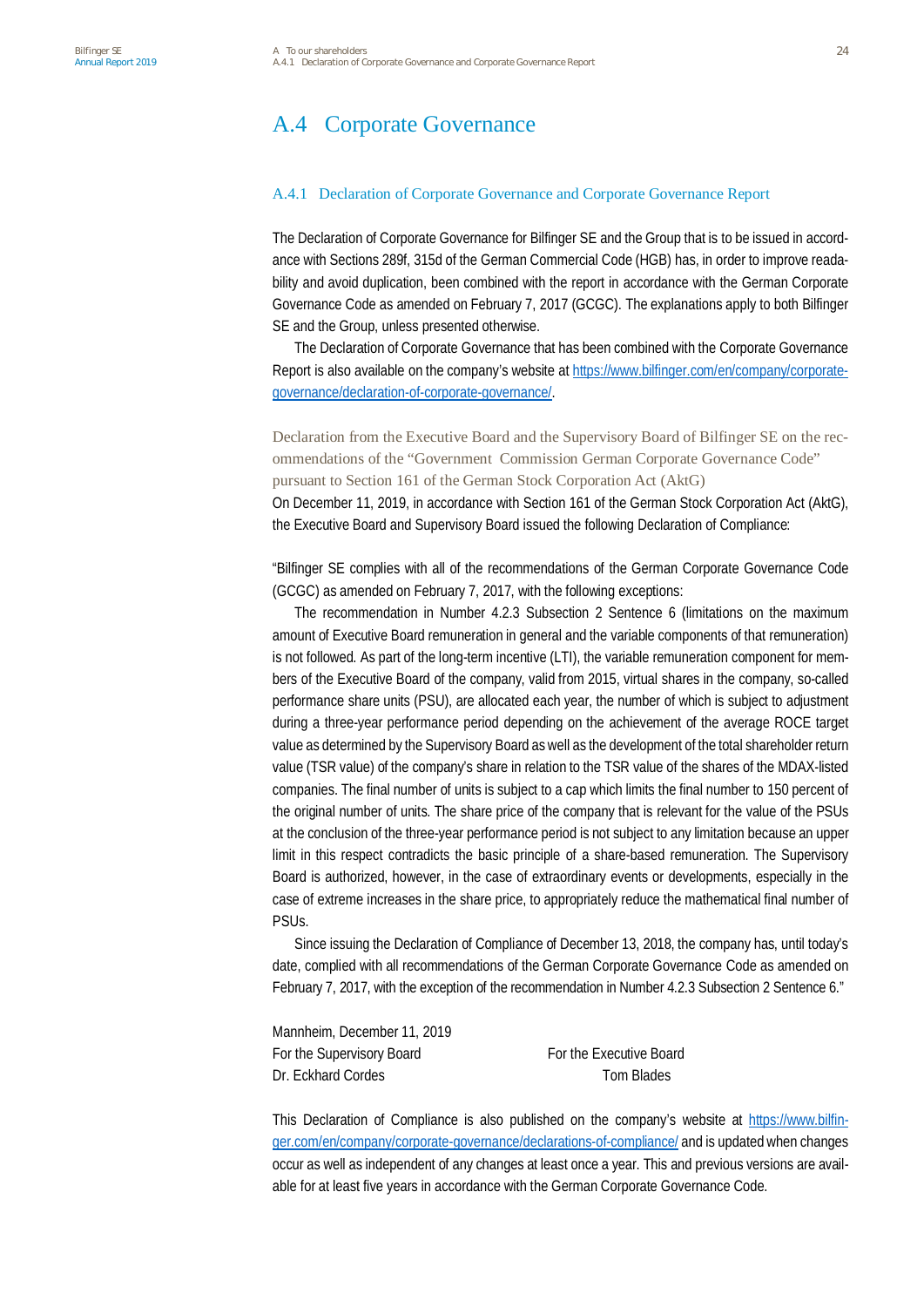### Principles of corporate governance

Within the scope of our activities, we are guided by generally accepted principles of responsible corporate governance, observe the legal requirements, the provisions of the Articles of Incorporation of Bilfinger SE, our internal Group regulations and principles as well as fundamentally the recommendations of the GCGC. We apply the following principles of governance:

### German Corporate Governance Code

Bilfinger attaches great importance to good corporate governance. The principles of good and responsible corporate governance guide the actions of the management and supervisory bodies of Bilfinger SE. The term 'corporate governance' as it is generally understood refers to the entire management and control system of a company, including its organization, its business management principles and guidelines as well as the internal and external monitoring and control mechanisms. A comprehensive and transparent corporate governance ensures the responsible, value-oriented and sustainable management and control of the company. It forms the foundation for sustainable business success and fosters trust among our shareholders, customers, employees, business partners and the financial markets.

Bilfinger supports the goal set out by the GCGC of enhancing the transparency and comprehensibility of the corporate governance system and fostering trust among national and international investors, customers, employees as well as the public and other stakeholders in the management and supervision of German listed and capital-market-oriented companies. Bilfinger SE complies with the recommendations of the GCGC, barring the exception listed in the above declaration issued in accordance with Section 161 AktG. Bilfinger SE also fulfills nearly all of the non-binding suggestions of the GCGC. Exceptions are the accessibility of the proxy representative of the shareholders also during the Annual General Meeting (Number 2.3.2 Subsection 2 Sentence 2 GCGC). The suggestion that shareholders should be given access to the Annual General Meeting through modern communication technology such as the Internet (Number 2.3.3 GCGC) is followed insofar as the speech of the Chairman of the Executive Board is broadcast on the Internet.

#### Principles of our actions

We position our business behavior toward Group-wide standards that go beyond the requirements of the law and the GCGC. They are based on our corporate values as they are laid out in our Mission Statement and the Group Principles. In this regard, integrity and safety are of utmost importance for us. To achieve a lastingly stable and thus sustainable company success on this basis, it is our goal that our business activities are also aligned with the needs of the environment and society. We have defined the most important principles in our *Code of Conduct*, which provides all employees of Bilfinger SE and the Group with orientation for responsible, compliant and proper conduct in daily business and which is binding for all employees worldwide, including members of the boards. This relates to how we deal with each other and how we deal with customers and business partners. Among the most important principles are, on the basis of respect for law and order, fairness and responsibility. In addition to the general principles of behavior, the Code of Conduct includes, among other things, rules related to integrity as well as the handling of conflicts of interest, and prohibits corruption and discrimination of any kind. The individual topics are substantiated by corresponding Group policies. The Code of Conduct and the substantiated Group policies are regularly reviewed and adjusted for current needs and developments.

We are also a member of the *United Nations' "Global Compact",* an international association of companies and organizations. Its members have committed themselves, within their scope of influence and on the basis of *10 principles* of ethical business activity to, among other things, supporting human rights, fighting discriminatory labor and social practices, improving environmental protection, expanding the use of environmentally friendly technologies and advocating against corruption in all its forms.

#### Compliance

Integrity, legal responsibility and compliance are inseparable from our daily business operations. Compliance with legal and internal regulations is the basis of successful business activity and is part of good corporate governance. Our objective is to ensure that all employees worldwide always fulfill their tasks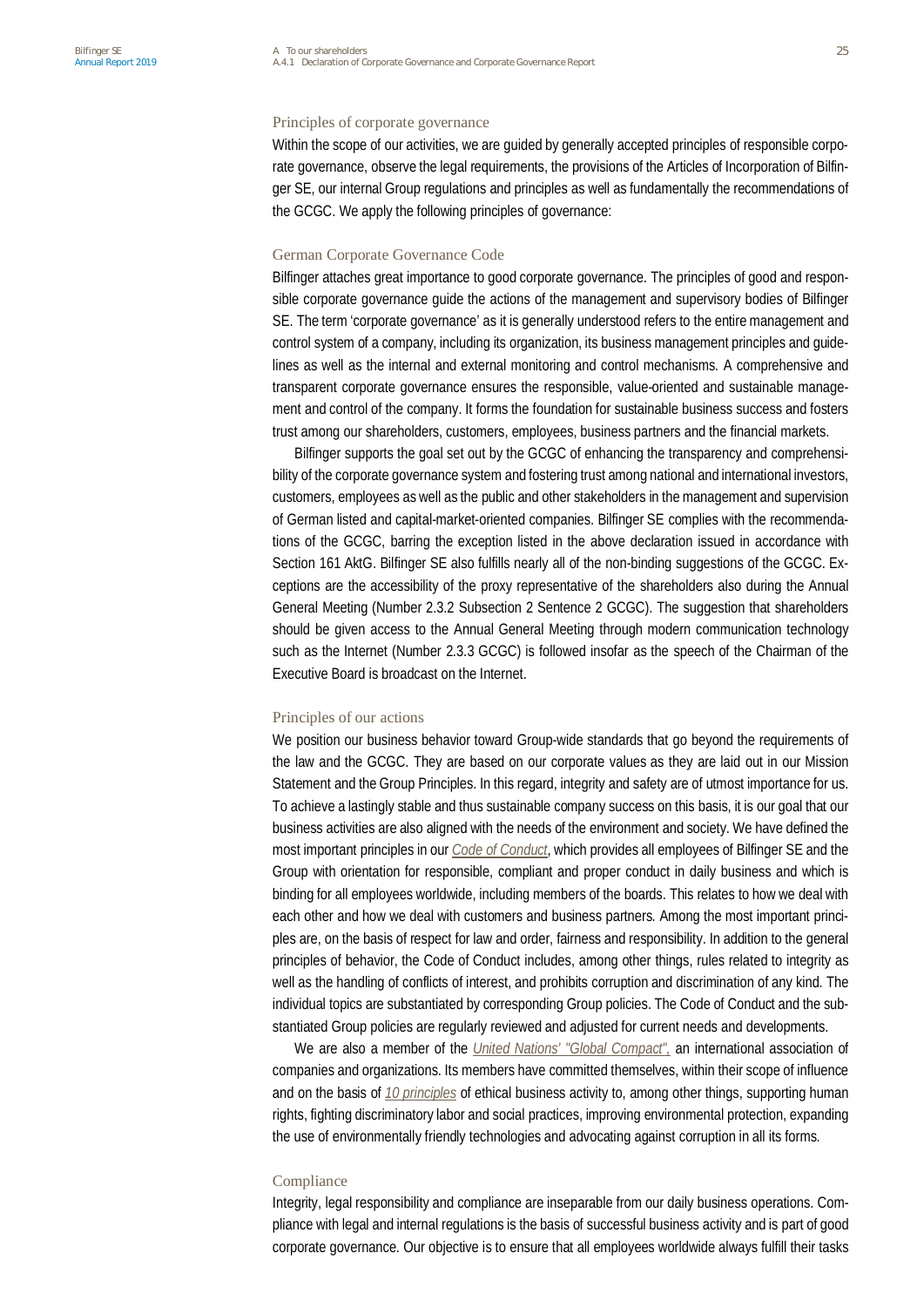in accordance with all applicable laws, internal policies, internationally recognized standards of behavior and voluntary commitments – because we never compromise on integrity, compliance and safety. Our comprehensive Bilfinger compliance system pursues the objective of preventing compliance violations through preventive measures, recognizing early any type of misconduct and, in the case of confirmed violations, reacting quickly and consistently punishing misconduct.

The primary objectives of our compliance program are ensuring compliance with anti-corruption regulations and with legal and regulatory requirements in general on the basis of regular risk analyses, maintaining and promoting fair competition, adhering to data protection laws, and complying with export control regulations and sanctions list audits.

To firmly and sustainably establish the Compliance Program in the company, we rely on clear and comprehensive compliance governance, which is understood and internalized by our employees, and on the smooth interaction of all control functions within the company.

The supporting of Group companies through compliance managers, training courses and regular internal communication ensures that all employees are familiar with the Code of Conduct and all relevant policies, including their amendments and updates. In addition, a Compliance Help Desk offers a central point of contact for comprehensive advice for all employees on compliance-related issues. All of our employees are required to report possible compliance violations. Such reports can also be made anonymously through the whistleblower system, which is not only available internally, but also to external third parties. Internal whistleblowers are particularly protected against reprisals. Information provided in this manner as well as other possible violations of compliance rules are first validated by the Allegation Management Office and then reviewed to determine and prove possible misconduct. Particularly serious allegations are evaluated and decided upon by an independent and cross-departmental Allegation Management Committee. An additional committee (*Disciplinary Committee*) sanctions misconduct and ensures the consistent application of sanctions. Findings from the investigations are also used to continually improve the compliance system as well as the effectiveness of processes and controls.

To manage and monitor the organization as well as the implementation and further development of the entire Bilfinger compliance system, there is a Compliance Review Board in place. This body consists of the members of the Executive Board as well as a number of corporate department heads and convenes at least quarterly under the chairmanship of the Chief Compliance Officer. Corporate Internal Audit & Controls verifies the implementation of the compliance management system and the implementation of the compliance policies within the scope of internal audits and separate audits from the internal control system (ICS) in the individual business units.

We formulate clear compliance requirements also for our business partners, because integrity and compliant behavior are a vital precondition for any relationship to proceed in a spirit of trust. For this reason, we work to ensure, in the selection of our direct business partners, that they comply with the laws, follow ethical principles and also operate this way in the supply chain. We review these before entering into a business relationship. For third parties classified as very risky, there are also audits conducted by Corporate Internal Audit & Controls.

The appropriateness and effectiveness of the Bilfinger Compliance System is continuously reviewed and optimized by us to ensure that regulatory requirements, market changes and the needs of our customers are taken into account. The continuing effectiveness of the Bilfinger compliance system is a top priority for Bilfinger.

#### Composition and working methods of the Executive Board

Bilfinger SE is a European stock corporation headquartered in Germany and is subject to the special European SE regulations and the German SE Implementation Act as well as the German SE Employee Involvement Act. It has a dual management and control structure consisting of the Executive Board and the Supervisory Board. These bodies work in close cooperation for the benefit and in the interest of the company. The third body of the company is the Annual General Meeting. At present, no use is made of the possibility of forming an advisory board, as allowed by Article 17 of our Articles of Incorporation.

The *members of the Executive Board* are appointed by the Supervisory Board. In the reporting year, the Executive Board had four members and, since January 1, 2020 has consisted of three members. It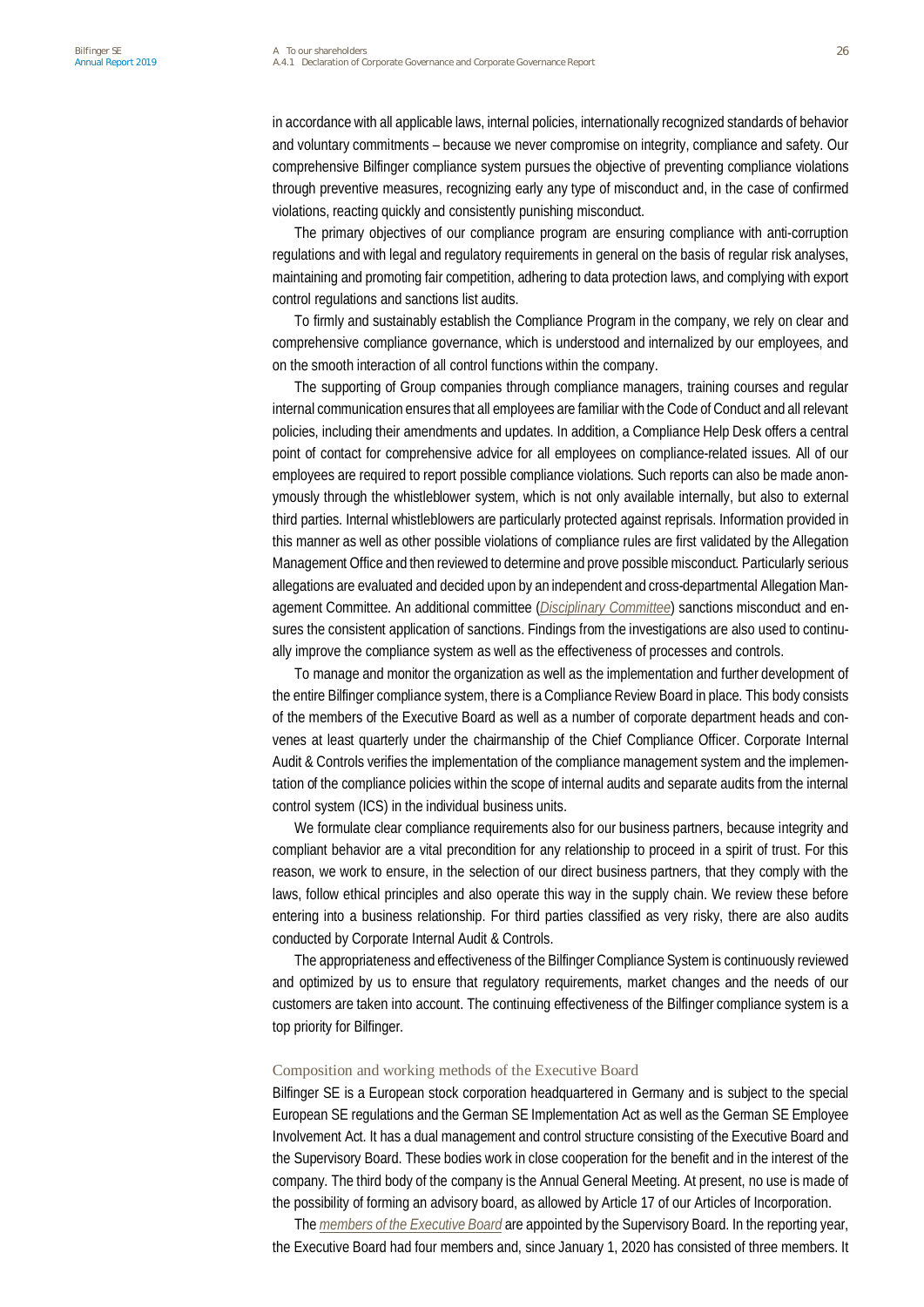manages the company in its own responsibility. Its tasks include setting the company's corporate goals and strategic focus, managing and monitoring the operating units and business of Bilfinger SE and the Group as well as implementing and monitoring an efficient risk management system and an efficient compliance system. It represents the company to third parties. Its actions are guided by the interests of the company, i.e. the interests of shareholders, employees and other groups affiliated with the company, including the public, with the aim of a sustainably increasing enterprise value. The members of the Executive Board base their actions on the legal requirements, the Articles of Incorporation, the Rules of Procedure and the Schedule of Responsibilities as well as on the other relevant regulations. In accordance with the Schedule of Responsibilities approved by the Presiding Committee of the Supervisory Board, Executive Board members are each allocated responsibility for the management of certain areas. They take joint responsibility for corporate governance, however. In addition, the Chairman of the Executive Board coordinates the work of Executive Board members. The resolutions of the Executive Board are made primarily in the regular Executive Board meetings. They may, however, also be made in extraordinary Executive Board meetings, in written procedures or through other methods of communication. The Rules of Procedure of the Executive Board or self-defined requirements require a resolution by the full Executive Board for certain transactions and actions. Approval from the Supervisory Board or one of its committees is also required for particularly significant actions and transactions in accordance with the Articles of Incorporation and Rules of Procedure. This includes, among other things, the fundamental determination and basic changes to the corporate strategy as well as the Group organization, the addition of new business segments or the discontinuation of existing business segments, the purchase and sale of investments above a certain volume as well as entering into long-term financial commitments and the issue of bonds. At regular intervals, the Executive Board reports to the Supervisory Board or its relevant committee on the strategy of the business units, the corporate planning, profitability, business development and the position of the company as well as on the internal control system, the risk management system and the compliance system.

In the reporting year 2019, 27 Executive Board meetings were convened. The Executive Board has not formed any own committees.

With regard to the composition of the Executive Board, it is incumbent on the Supervisory Board to prepare a diversity concept pursuant to Section 289f Subsection 2 No. 6 HGB. This is described in greater detail in Chapter *A.4.1* under *Joint diversity concept and competence profile for the cooperation between the Executive Board and the Supervisory Board*.

Details of the remuneration of the Executive Board members can be found in the *remuneration report*, which is part of the combined management report.

#### Composition and working methods of the Supervisory Board and its committees

#### Supervisory Board

In accordance with Article 11 of the Articles of Incorporation, the Supervisory Board of Bilfinger SE consists of 12 members, six of whom are representatives of the shareholders and six of whom are employee representatives. The shareholder representatives are elected by the Annual General Meeting. It is thereby incumbent on the Supervisory Board, in accordance with Section 124 Subsection 3 Sentence 1 AktG, to propose candidates to the Annual General Meeting. The appointment of the employee representatives is carried out by the SE Works Council in accordance with the agreement on employee participation reached between company management and the European employee representatives on July 15, 2010. With regard to the appointment of those members to be appointed by the SE Works Council, the Supervisory Board has no right to make proposals; it is – as is the case for the Annual General Meeting as well – not involved in the selection procedure for the employee representatives in the Supervisory Board. Members of the Supervisory Board all have the same rights and obligations and are not bound by instructions or orders.

The Supervisory Board advises and monitors the management of the Company by the Executive Board and is responsible for the appointment and dismissal of Executive Board members, their employment contracts and remuneration. The Supervisory Board, taking into account the external auditors and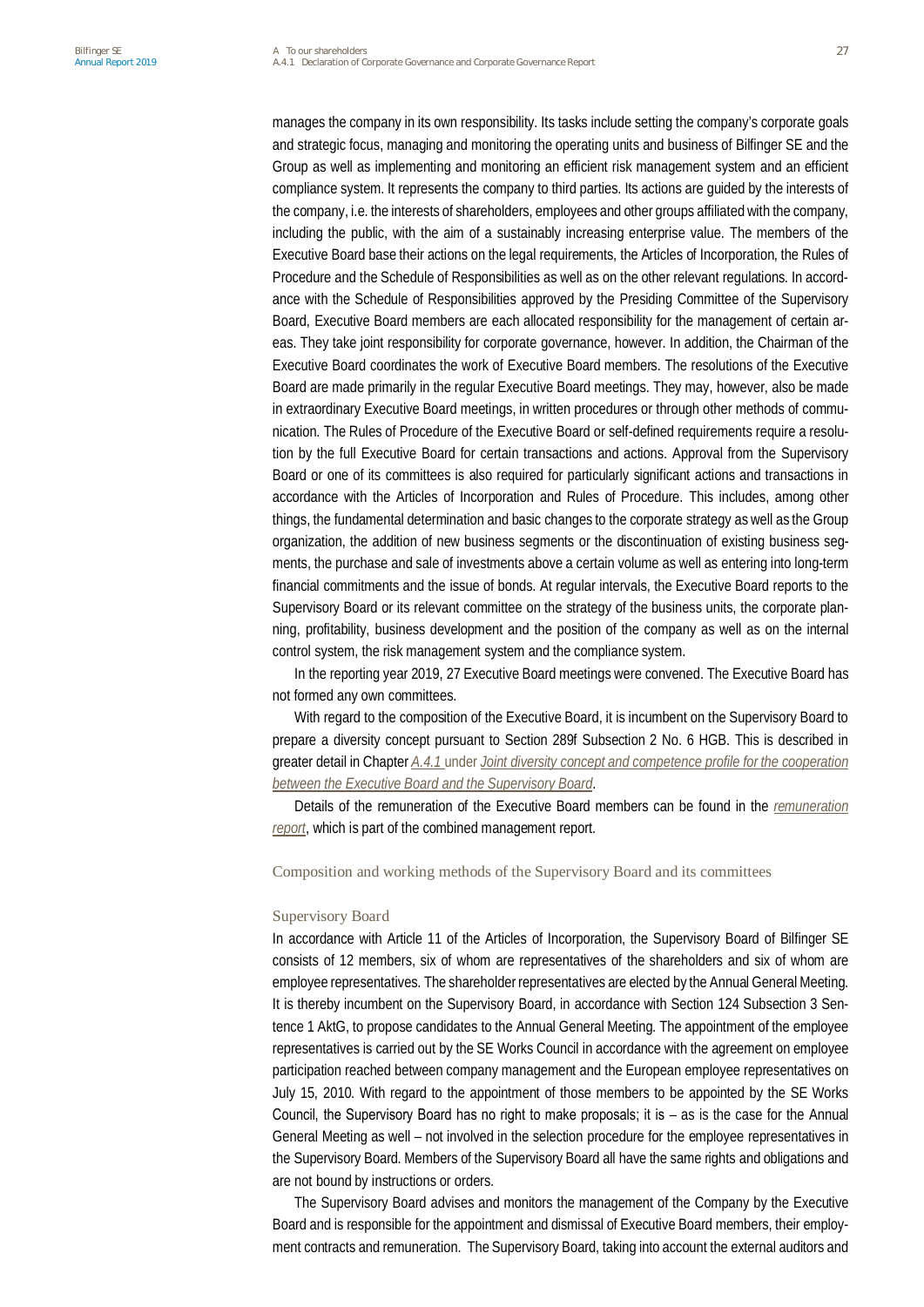the audit reports submitted by them, also undertakes a detailed examination, as required by law, of the individual financial statements, the consolidated financial statements and combined management report of Bilfinger SE and the Group, as well as of the proposal of the Executive Board on the appropriation of profits. In general, it receives reports from the Executive Board at regular intervals on issues provided for by law and other relevant topics. The information and reporting obligations of the Executive Board to the Supervisory Board, the Audit Committee and – between Supervisory Board meetings – to the Chairman of the Supervisory Board were defined in greater detail by the Supervisory Board in an information regulation. For transactions of fundamental importance or which were otherwise classified as particularly significant, the Articles of Association and Rules of Procedure stipulate that approval is required from the Supervisory Board or one of its committees.

The Supervisory Board executes its tasks in accordance with legal requirements, the Articles of Incorporation, its Rules of Procedure and its resolutions. The resolutions of the Supervisory Board are made primarily in Supervisory Board meetings, but can also be made in written procedures or through other methods of communication. Insofar as nothing else is compulsory under the law, Supervisory Board resolutions require the simple majority of votes cast. In the event of a tied vote and a renewed voting which also leads to a tied vote, the Chairman of the Supervisory Board has a casting vote. The Chairman of the Supervisory Board coordinates the work of the Supervisory Board; in the reporting year 2019, there were seven meetings of the Supervisory Board. In the reporting year, in accordance with the recommendation in Number 5.6 GCGC, the Supervisory Board also reviewed the efficiency of its activities as part of an internal self-assessment using written assessment forms and, on this basis, made further improvements to the working methods already identified as efficient.

Within the context of its annual *report*, the Supervisory Board informs the shareholders on its activities.

The current composition of the Supervisory Board and the committees formed for more efficient execution of its activities can be seen in the Chapter entitled *Boards of the Company*. There, the mandates executed by members of the Supervisory Board in the controlling bodies of other companies as well as significant activities beyond the Supervisory Board mandate with the company are listed.

The remuneration of the members of the Supervisory Board is presented in the connected *remuneration report* (forming part of the combined management report).

#### Supervisory Board committees

In order to enhance the efficiency of its activities, the Supervisory Board in the reporting year formed a Presiding Committee, an Audit Committee, a Nomination Committee and a Strategy Committee. With the exception of the Nomination Committee, all committees have equal representation.

The Presiding Committee of the Supervisory Board, consisting of four members, includes Dr. Eckhard Cordes (Chairman of the Presiding Committee), Mr. Stephan Brückner (Deputy Chairman of the Presiding Committee), Dr. Ralph Heck and Mr. Rainer Knerler. The main tasks of the Presiding Committee include, in particular, regulating the personnel issues of the Executive Board and its remuneration, unless the provisions of the German Stock Corporation Act and the GCGC stipulate that they are to be regulated by the plenum of the Supervisory Board, as well as conflicts of interest. In this context, relevant resolutions of the Supervisory Board are prepared and recommendations for important resolutions are submitted to the Supervisory Board. In financial year 2019, six meetings of the Presiding Committee took place.

The Audit Committee, consisting of four members, includes Mr. Frank Lutz (Chairman of the Audit Committee), Dr. Janna Köke (Deputy Chairwoman of the Audit Committee), Ms. Dorothée Deuring and Mr. Jörg Sommer. In the reporting year, the committee had and continues to have an independent member in the person of Mr. Frank Lutz, who, in accordance with Section 100 Subsection 5 AktG, has expert knowledge in the areas of accounting and auditing and has particular experience in the application of internal control procedures due to his training and previous activities, including as CFO and in other audit committees. The Audit Committee deals, among other things, with questions of accounting and the monitoring of the accounting process, the effectiveness of the internal control system, the risk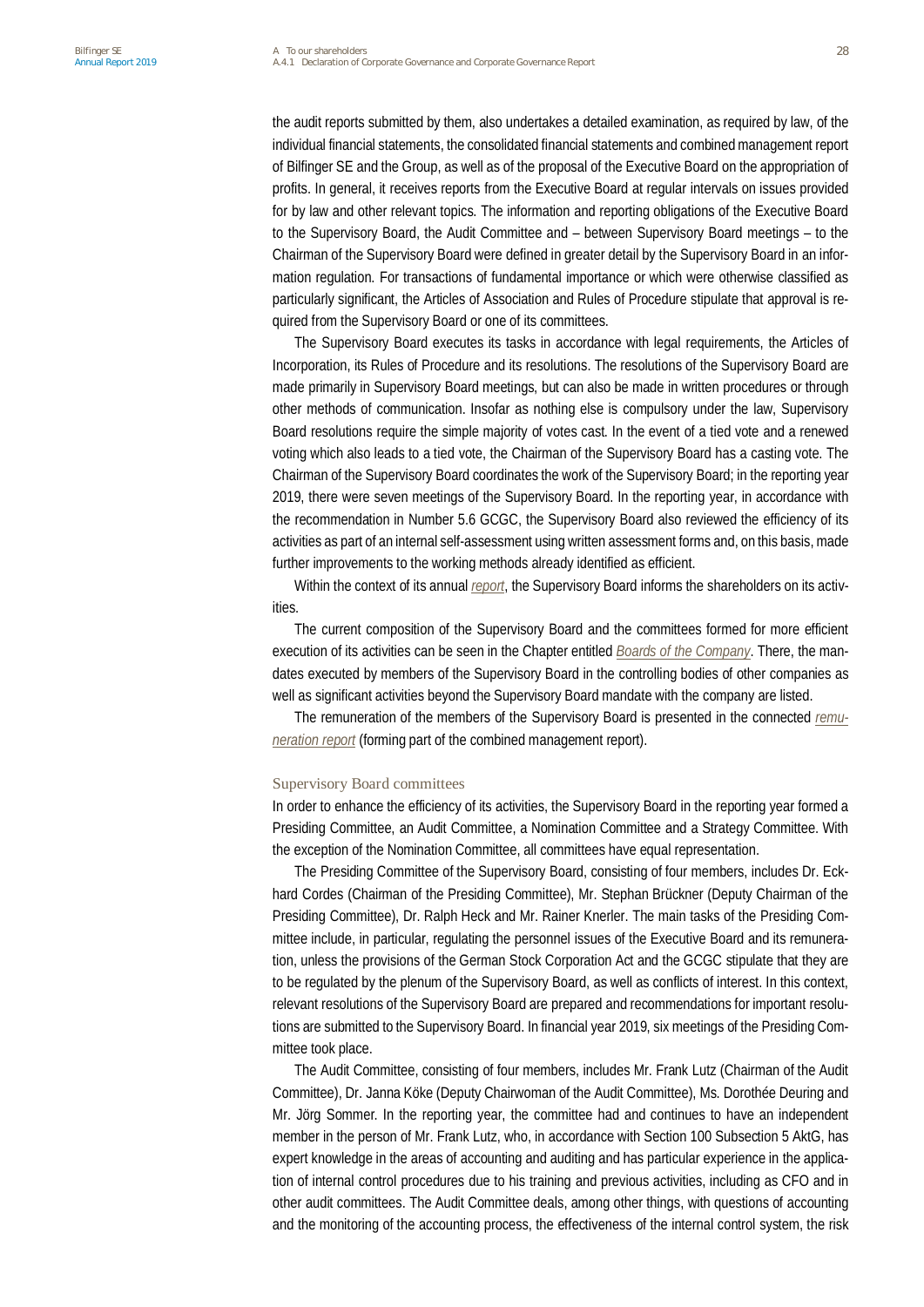management system, the internal auditing system and compliance as well as with the audit of the consolidated financial statements. It deals with the selection and the independence of the auditor, issues the audit assignment for the annual financial statements and the consolidated financial statements to the auditor elected by the Annual General Meeting, makes a fees agreement with the auditor and also reviews the additional services provided by the auditor. In the reporting year, in accordance with the recommendation in Number 5.6 GCGC, the Audit Committee also reviewed the efficiency of its activities as part of an internal self-assessment using written assessment forms and, on this basis, made further improvements to the working methods already identified as efficient. In financial year 2019, six meetings of the Audit Committee took place.

In accordance with the recommendation of the GCGC, the Supervisory Board also established a Nomination Committee consisting exclusively of shareholder representatives. The Nomination Committee, which has three members, included in the reporting year Dr. Eckhard Cordes (Chairman of the Nomination Committee), Mr. Jens Tischendorf and Mr. Frank Lutz. The committee proposes suitable candidates to the Supervisory Board for its proposals to the Annual General Meeting for the election of shareholder representatives to the Supervisory Board. The committee convened twice in the 2019 reporting year.

The Strategy Committee, consisting of six members, includes Dr. Eckhard Cordes (Chairman of the Strategy Committee), Mr. Stephan Brückner (Deputy Chairman of the Strategy Committee), Dr. Ralph Heck, Mr. Rainer Knerler, Mr. Jens Tischendorf and Ms. Susanne Hupe. It accompanies the corporate strategy and Group organization (with the exception of personnel issues), including their fundamental implementation. In this context, it prepares any potential resolutions of the Supervisory Board and should formulate relevant recommendations for the Supervisory Board. In addition, it has responsibility for decisions on assigned legal business and transactions that require approval. The committee convened four times in the 2019 reporting year.

Which meetings of the committees each individual member participated in can be viewed in the overview in Chapter *A.3* under *Meetings of the Supervisory Board*.

The resolutions of the committees were made primarily in the meetings, but partially also in writ- ten procedures or through other methods of communication. The respective chairmen of the committees reported to the plenary session of the Supervisory Board on the work done in the committees they lead.

## Joint diversity concept and competence profile for the cooperation between the Executive Board and the Supervisory Board

Pursuant to Sections 289f Subsection 2 No. 2, 315d Sentence 2 HGB which took effect with the implementation of the CSR Guideline (2014/95/EU) on April 19, 2017, Bilfinger SE shall report on the diversity concept it follows for the composition of the Executive Board and Supervisory Board, its objectives, the form if its implementation and the results achieved in the reporting year. The Supervisory Board has combined the diversity concept with the requirements of the German Act on Equal Participation of and Women and Men in Executive Positions and the targets defined in the fulfillment of relevant targets for the composition of the boards in the joint competence profiles for the Executive Board and the Supervisory Board described below. The competence profiles also serve as a basis for a long-term succession planning.

#### Executive Board

The Supervisory Board and the Presiding Committee ensure that a long-term succession planning takes place in the Executive Board and coordinate this with the Executive Board. In particular, the Presiding Committee prepares the decisions of the Supervisory Board, develops proposals and recommendations. For an Executive Board candidate, professional qualifications for the area of responsibility to be assumed, performance to date and experience as well as integrity and convincing management qualities represent particularly important criteria. The Executive Board must, in its entirety, have the knowledge, skills and experience necessary for the orderly performance of its tasks. The objective of the requirement profile for the Executive Board of Bilfinger SE is to ensure that the composition of a strong Executive Board is as diverse and complementary as possible. As part of its decisions in the filling of Executive Board positions, the Supervisory Board also considers the following aspects,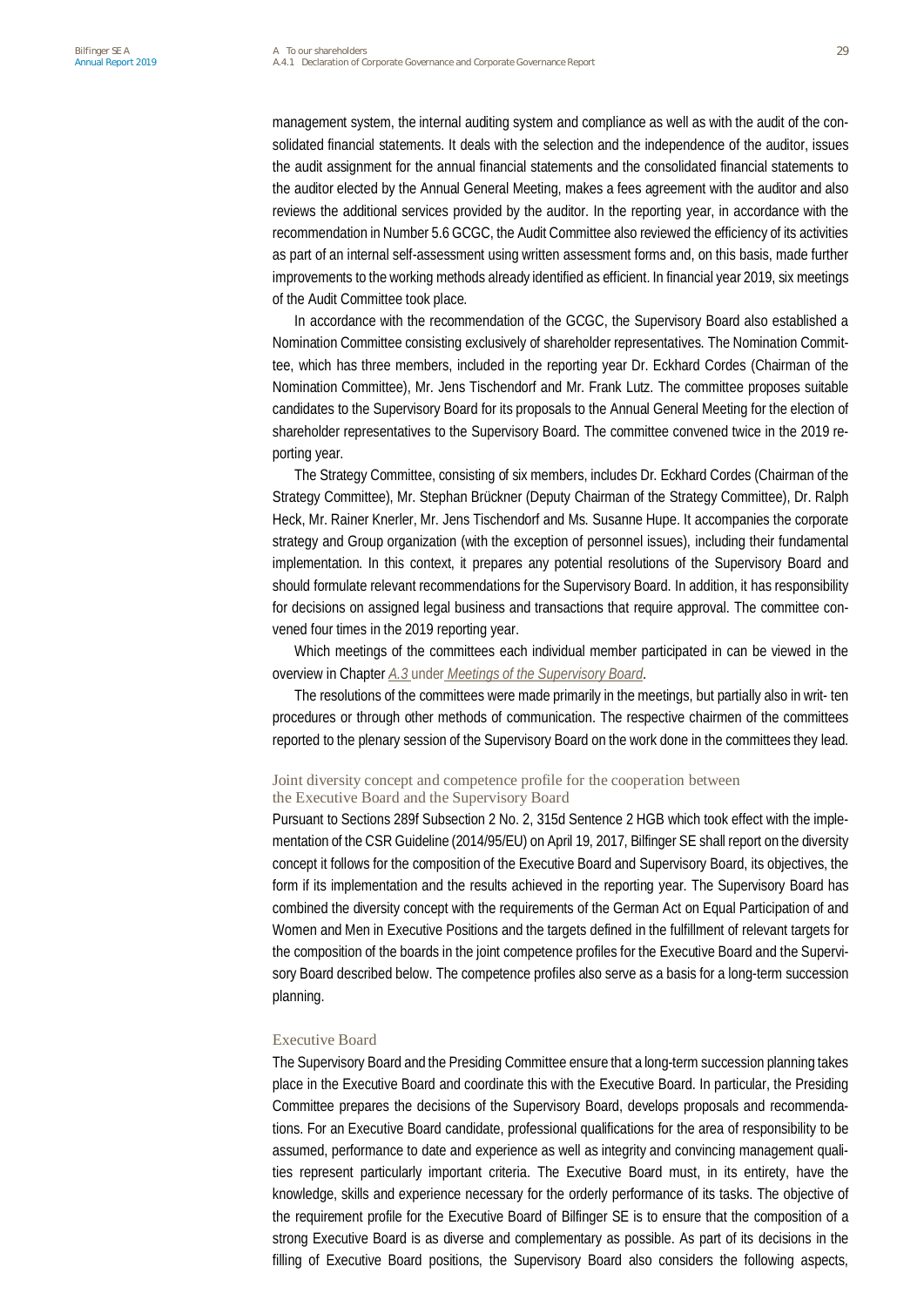whereby the Supervisory Board, as well as the Presiding Committee, primarily consider the fulfillment of the following competence profile and diversity concept, whereby the Supervisory Board in the filling of a specific Executive Board position always gives weight to the circumstances of each individual case and is guided by the interests of the company.

#### *Competence profile and diversity concept*

- The members of the Executive Board should have many years of management experience, also in major companies or groups and bring with them experience from various careers wherever possible.
- At least one member should have international management experience.
- The Executive Board in its entirety should also embody an international perspective in the sense of various cultural backgrounds or international experience whereby, wherever possible, at least one member of the Executive Board should be of international origin.
- At least one member of the Executive Board should have a professional background in the process industry.
- The Executive Board in its entirety should have many years of experience in the areas of services, compliance, finance and personnel management.
- Integrity should be a high priority for each individual Executive Board member.
- The Supervisory Board has defined a target for the proportion of women in the Executive Board. This is described in Chapter *A.4.1 under Act on the Equal Participation of Women and Men in Executive Positions*.
- In accordance with the recommendation of the GCGC, the Supervisory Board has defined an age limit for members of the Executive Board at the end of the age of 65. Deviations from the age limit in individual cases are to be justified. Regardless of this rule, the Supervisory Board pays attention to a sufficient mix of ages among the members of the Executive Board.

The composition of the Executive Board as of December 31, 2019, in the estimation of the Supervisory Board, corresponds with the competence profile and diversity concept that are followed. Brief CVs of the current members of the Executive Board can be found in Chapter *A.2 Executive Board of Bilfinger SE*. It can thus be seen that the Executive Board of Bilfinger SE has a very diverse and experienced composition. The members of the Executive Board have many years of management experience, including in groups, and bring with them experience from various careers. At least Mr. Blades has international management experience, including expertise in personnel, and has a professional background in the process industry with a focus on oil and gas. The same applies to Mr. Hall. Ms. Johansson, as an experienced financial expert, has many years of experience in the field of finance. Mr. Bernhardt, member of the Executive Board until the end of the reporting year, is an expert in the field of human resources management. Compliance and integrity are a top priority for all members of the Executive Board. No member of the Executive Board is older than 65 and there is a sufficient mix of ages and genders among the members of the Executive Board.

### Supervisory Board

In terms of the composition of the Supervisory Board, it is to be ensured that its members generally have the knowledge, skills and experience necessary for the orderly execution of the office and the tasks associated with it as well as the particular requirements laid out by the law and the German Corporate Governance Code for the Supervisory Board, its committees and individual members. The objective of the requirement profile for the full Supervisory Board of Bilfinger SE is to ensure that the composition of the Supervisory Board is as diverse and complementary as possible. Pursuant to the recommendation in Number 5.4.1 Subsection 2 Sentence 1 of the GCGC, the Supervisory Board should name specific targets for its composition and develop a competence profile for the entire committee.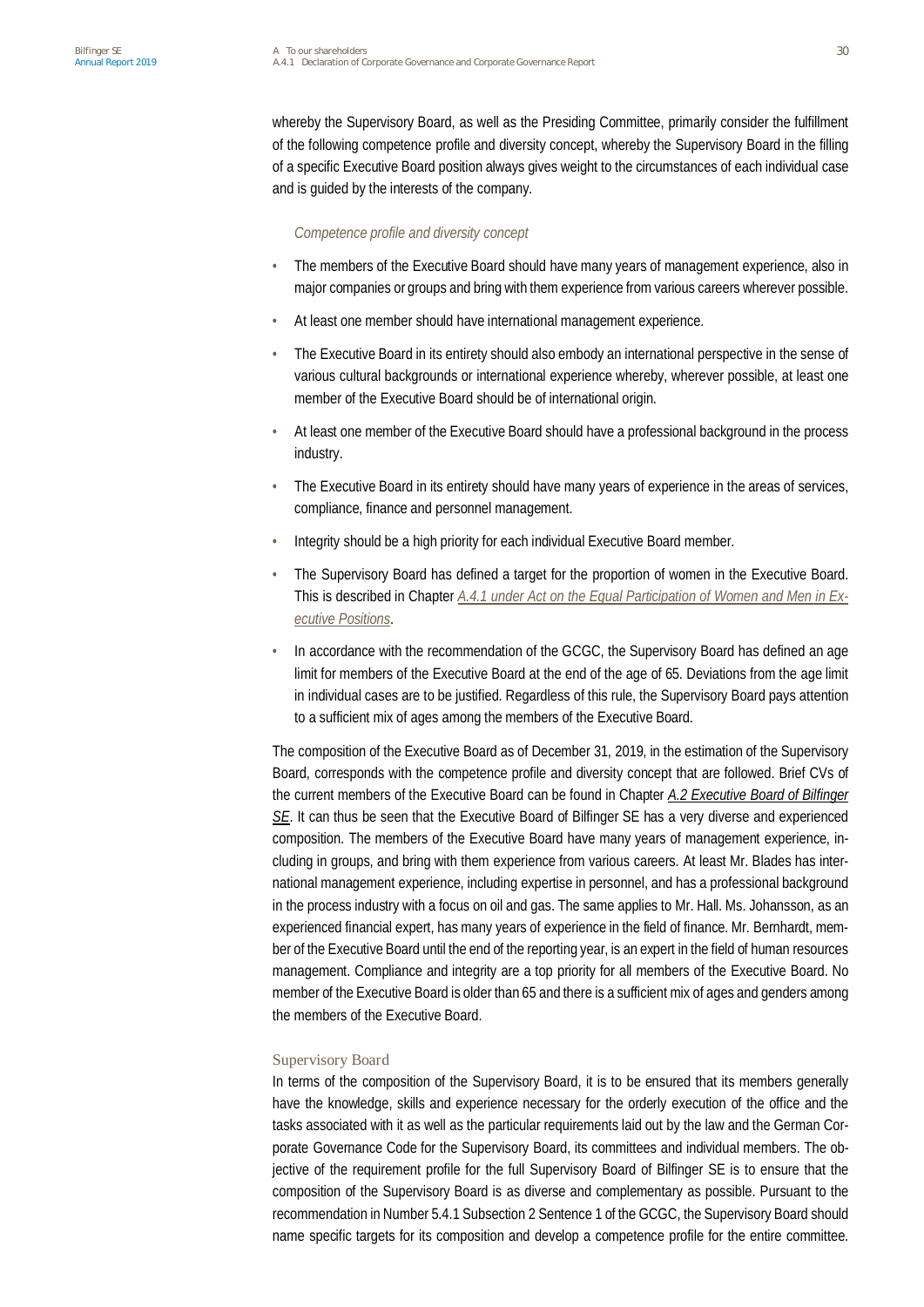For its composition, it is expected that, within the framework of the specific company situation, the international activities of the company, potential conflicts of interest, the number of independent members of the Supervisory Board, an age limit that is to be defined for members of the Supervisory Board and a standard time limit for membership of the Supervisory Board as well as diversity will all be appropriately considered. The GCGC also recommends that proposals from the Supervisory Board to the Annual General Meeting take these objectives into consideration and, at the same time, that the fulfillment of the competence profile for the full Supervisory Board should be pursued. The status of the implementation shall be published in the Corporate Governance Report. In addition, the Supervisory Board, pursuant to Section 289f Subsection 2 No. 6 HGB, shall prepare a diversity concept.

Against this backdrop, the Supervisory Board within the framework of the specific situation of the company, has named the following goals for its composition, including the competence profile and diversity concept:

#### *Competence profile*

- Integrity should be a high priority for each individual Supervisory Board member.
- At least two members should, as a result of their international experience, embody to a significant extent the criterion of internationality.
- At least three members should have detailed knowledge and experience from the company itself.
- While at least one independent member of the Supervisory Board should, pursuant to the requirements of Section 100 Subsection 5 AktG, have particular knowledge and experience in the areas of accounting and auditing, a further member should have particular knowledge and experience in the area of finance and at least two more should have particular knowledge and experience in the area of business administration.
- At least two members should possess particular experience from leading positions in industrial or services companies.
- The Supervisory Board should, if possible, have, as representatives of the shareholders, three entrepreneurs or personalities who have already acquired experience in the management or monitoring of another medium-sized or large company.
- Overall, the members should be familiar with the sector in which the company operates, Section 100 Subsection 5 AktG.
- In their entirety, members of the Supervisory Board should have different educational levels, professional and socio-economic backgrounds as well as geographic presences.

#### *Independence*

- At least three members should be independent in accordance with the requirements of Number 5.4.2 Sentence 2 GCGC, therefore in particular have no personal or business relationship with the company, its bodies, a controlling shareholder or one associated with affiliated companies that could result in a significant and not merely temporary conflict of interest. In addition, they should have no consulting or management function for clients, suppliers, creditors or other business partners, nor should they hold any position which could lead to a conflict of interest.
- A maximum of two members are to be former members of the Executive Board.
- No member should exercise a management or consulting function for a significant competitor of the company.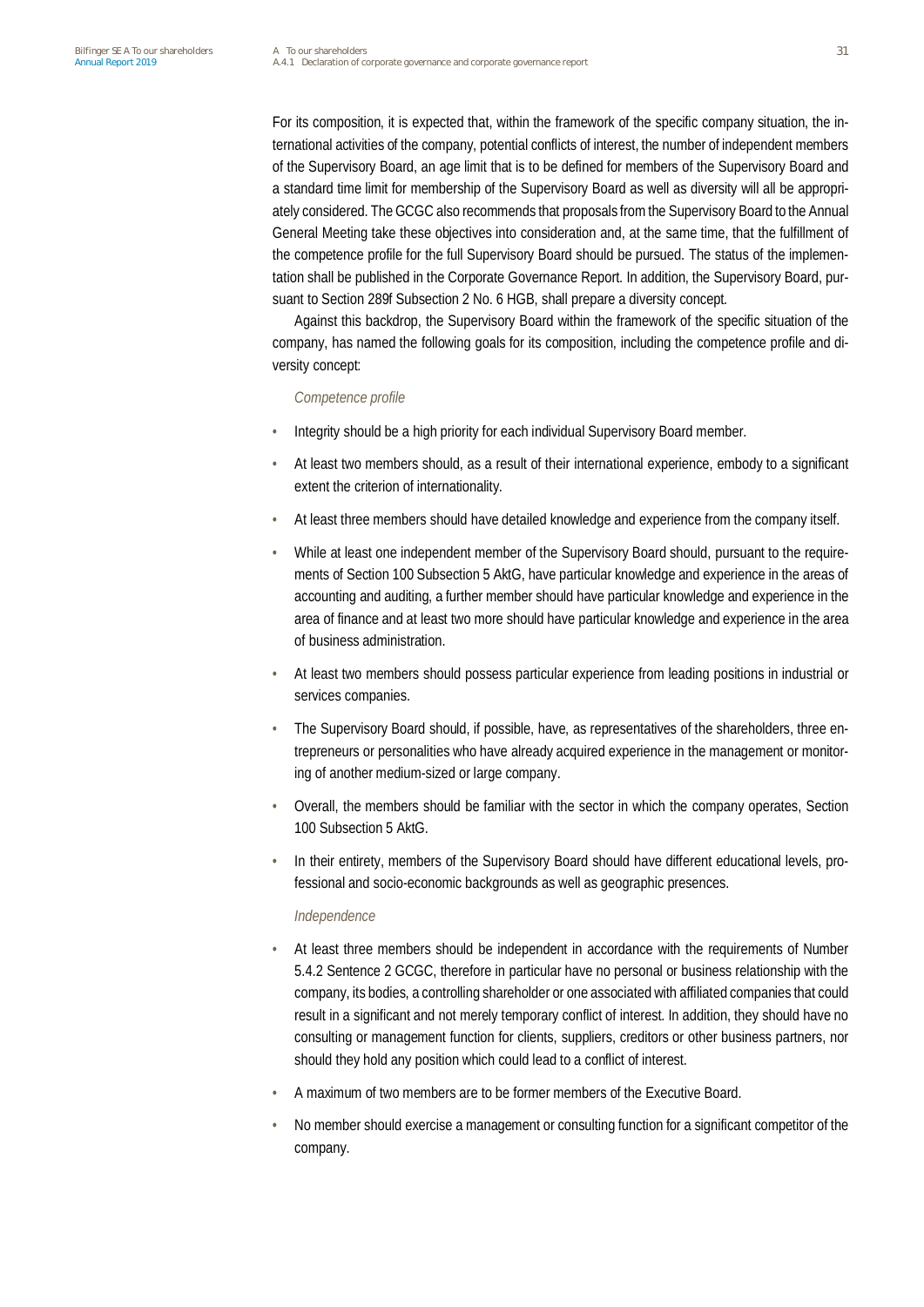#### *Age limit and term of office*

- The Supervisory Board pays attention to a sufficient mix of ages among the members of the Supervisory Board.
- As a rule, no member should be over 70 years of age at the time of the Annual General Meeting which is to decide on his or her appointment as member of the Supervisory Board; exceptions are to be justified.
- As a rule, no member of the Supervisory Board should remain a member for longer than three standard terms, as per the term of office specified in the Articles of Incorporation; exceptions are to be justified.

#### *Diversity*

- Overall, the members should represent a sufficient degree of diversity. In this regard, this diversity concept is to be taken into consideration for a correspondingly diverse composition.
- The Supervisory Board should have a balance of male and female members; in this regard, the statutory minimum number of women and men is to be observed.

The proposals for the election of shareholder representatives to the Supervisory Board, which are made by the Supervisory Board to the Annual General Meeting, are prepared for the Supervisory Board by the Nomination Committee. This ensures that in the review of suitable candidates, in addition to the composition goals for the Supervisory Board, the diversity concept is also considered. The Supervisory Board considers the objectives mentioned above in the resolutions it proposes to the Annual General Meeting for the appointment of shareholder representatives to the Supervisory Board on the provision that those persons whose personal and professional qualifications make them the best suited for the position be proposed. At the same time, the fulfillment of the competence profile and the diversity concept should be pursued for the full board. The implementation of the legally prescribed gender quota for the Supervisory Board remains unaffected. In this regard it should be kept in mind that the Annual General Meeting is not bound by nominations. The freedom of choice on the part of the employees in the election of Supervisory Board members from the employees is protected. In the process pursuant to the German Co-Determination Act for the election of employee representatives, the Supervisory Board has no nomination rights. The composition goals and the diversity concept for the Supervisory Board are therefore not to be seen as requirements for those entitled to vote or as a limitation of their freedom of choice.

For the above objectives for its composition, including the competence profile and the diversity concept, the Supervisory Board has not set a specific timeframe. It is expected that the concepts have been met with the current compositions in the Executive Board and the Supervisory Board. The composition of the Supervisory Board as of December 31, 2019 corresponds, in the Supervisory Board's own assessment, to the composition targets and the diversity concept.

The Rules of Procedure of the Supervisory Board call for a rule to limit the length of service on the Supervisory Board. Accordingly, as a rule, only those candidates who have not already served three full regular periods in office at the time of their election shall be proposed for election to the Supervisory Board for a full period in office. This standard period in office was only exceeded by one incumbent member of the Supervisory Board: Mr. Rainer Knerler has been a member of the Supervisory Board since 1996 and thus – as the only member of the Supervisory Board – in office longer than three regular periods in office. As a result of his long-standing experience, Mr. Knerler was once more appointed to the Supervisory Board as an employee representative by the SE Works Council on February 10, 2016. The current composition as well as length of service of the Supervisory Board and the committees formed for more efficient execution of its activities can be seen in the Chapter entitled *Boards of the Company*. Brief CVs of the current members of the Supervisory Board are available on the company's website under <https://www.bilfinger.com/en/company/executive-supervisory-board/supervisory-board/>. It can thus be seen from this information on the members that the Supervisory Board of Bilfinger SE has a very diverse composition.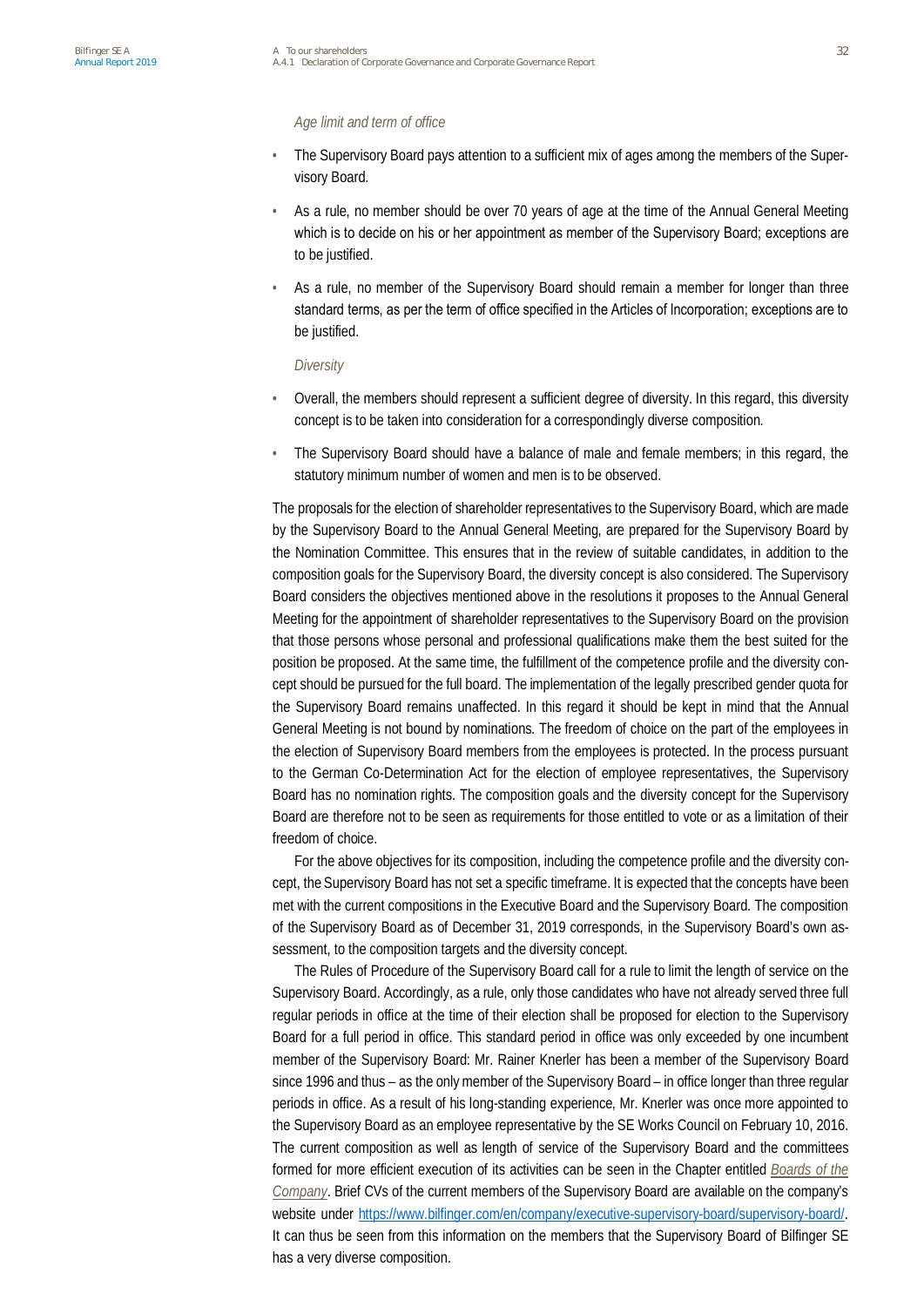More than the required two members of the Supervisory Board have professional experience in an international environment and particular knowledge and experience in finance. Primarily the Chairman of the Supervisory Board meets the requirements related to particular knowledge and experience in the areas of accounting and auditing as well as internal control procedures. He must be qualified as a financial expert in accordance with Section 100 Subsection 5 AktG. At least four members have detailed knowledge and experience with Bilfinger itself. None of the members of the Supervisory Board were previously active in the Executive Board of the company or hold a board function with a significant competitor. At least four shareholder representatives are experienced in the management or monitoring of another medium-sized or large company. In their entirety, members of the Supervisory Board have different educational levels, professional and socio-economic backgrounds as well as geographic presences. The members of the Supervisory Board are, as a whole, familiar with the sector in which the company operates. Compliance and integrity are a top priority for all members of the Supervisory Board. No member of the Supervisory Board is older than 70 and there is a sufficient mix of ages among the members of the Supervisory Board. The Supervisory Board has a balanced number of men and women as members. The share of women in the Supervisory Board as of December 31, 2019 was 42 percent.

Beyond the previously mentioned goals and the competence profile for the composition of the Supervisory Board, current members of the Supervisory Board possess the knowledge, skills and professional experience necessary for the orderly execution of their tasks.

In the assessment of the shareholder representatives on the Supervisory Board, the appropriate number of independent shareholder representatives in the Supervisory Board under consideration of the ownership structure is four. Ms. Dorothée Deuring, Dr. Ralph Heck, Mr. Frank Lutz and Ms. Nicoletta Giadrossi (appointed by court order from July 11, 2019; until May 8, 2019 Ms. Lone Fønss Schrøder) are categorized as independent for the purposes of the GCGC.

#### Act on the Equal Participation of Women and Men in Executive Positions

In relation to the law on the equal participation of women and men in executive positions in the private and public sectors and its implementation in Sections 76 Subsection 4, 96 Subsection 2 and 111 Subsection 5 AktG, we have set the following targets for Bilfinger SE for the period up until December 31, 2020. In addition, the legally required minimum share of women and men in the Supervisory Board was achieved as follows.

For the Supervisory Board, a minimum requirement as of December 31, 2020 remains the statutory gender quota of 30 percent share of women and men. This requirement was fulfilled with a share of women in the Supervisory Board of 42 percent as of the balance-sheet date of December 31, 2019.

With regard to the share of women in the Executive Board, a target of zero percent was defined for the period up until December 31, 2020. It was also determined that the Supervisory Board will attempt to find an appropriately qualified woman who would be suitable for joining the Executive Board. Since December 1, 2018, Christina Johansson has been a member of the Executive Board, which means that the requirement was exceeded as of the balance-sheet date of December 31, 2019.

With regard to management level 1, the Executive Board decided to achieve a target of a 10 percent share of women in Bilfinger SE by December 31, 2020. On December 31, 2019, the share was at 7.4 percent. For management level 2 at Bilfinger SE, the Executive Board determined to achieve a target of a 23 percent share of women by December 31, 2020. On December 31, 2019, the share was at 8.1 percent.

In addition to the legal requirements, Bilfinger adheres to the goal it set for itself of increasing the share of women in management positions worldwide in the Group to 15 percent by the end of 2020. At the end of 2019, the share was at 13 percent.

#### Shareholders and the Annual General Meeting

Our shareholders exercise their membership rights, in particular their right to information and voting rights, in the Annual General Meeting. The Annual General Meeting is to be convened and held at least once each year. The Annual General Meeting generally takes place within a five-month period after the